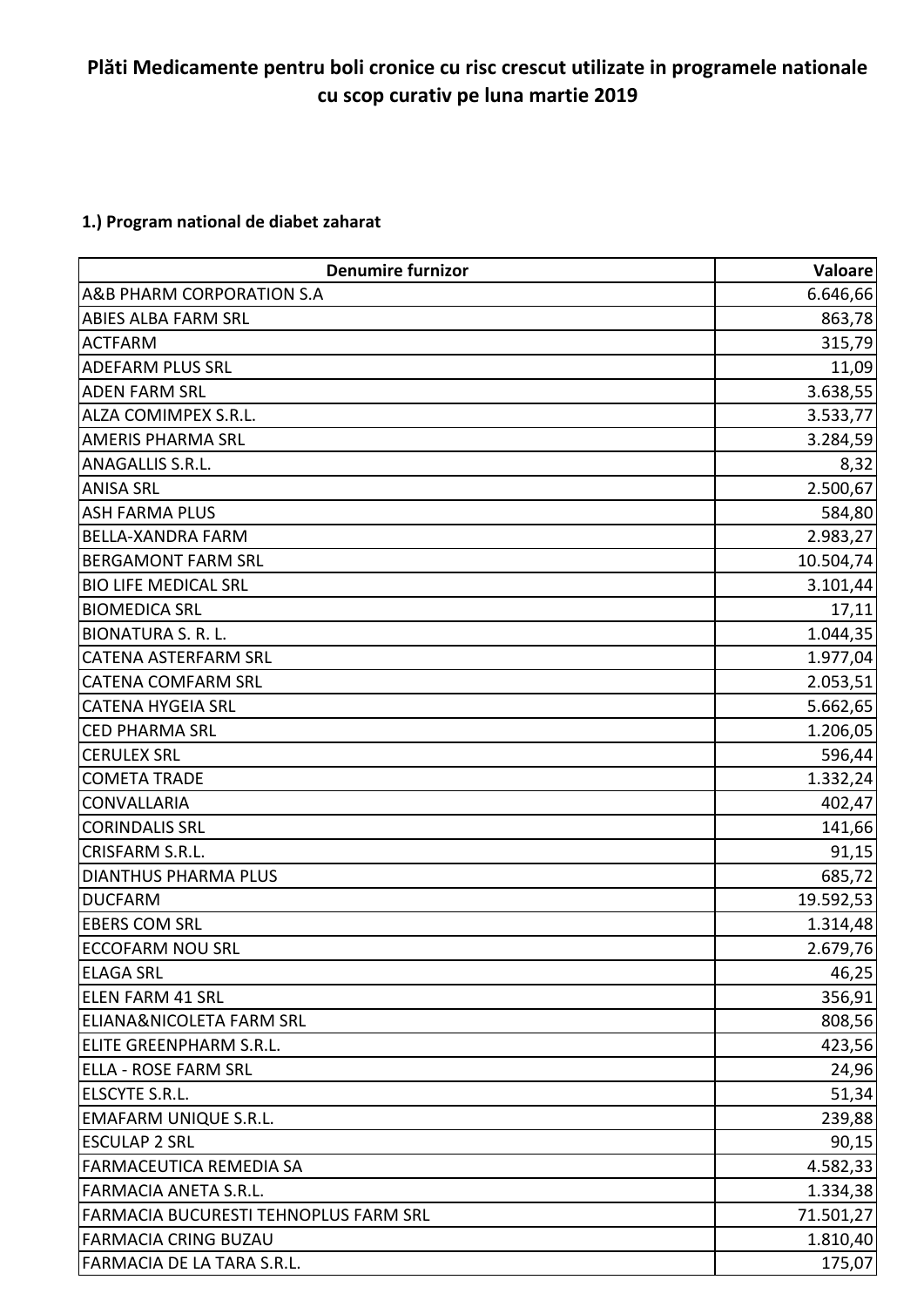| <b>FARMACIA DENIS SRL</b>                | 832,60    |
|------------------------------------------|-----------|
| <b>FARMACIA DIANA PLUS</b>               | 571,15    |
| <b>FARMACIA DOROBANTI</b>                | 2.803,91  |
| <b>FARMACIA ELIANA</b>                   | 314,45    |
| <b>FARMACIA FARMATRIS</b>                | 312,50    |
| <b>FARMACIA FARMILLA SRL</b>             | 39,79     |
| FARMACIA FORTE VITA FARM                 | 2.155,53  |
| <b>FARMACIA HELP FARM SRL</b>            | 28.176,45 |
| <b>FARMACIA IANCULUI 57 SRL</b>          | 5.604, 14 |
| FARMACIA INA IMPEX PLUS S.R.L.           | 53,29     |
| <b>FARMACIA M SRL</b>                    | 674,94    |
| <b>FARMACIA MAKO SRL</b>                 | 539,01    |
| <b>FARMACIA MARA</b>                     | 41,58     |
| <b>FARMACIA NORA</b>                     | 167,08    |
| FARMACIA OMNIA S.R.L.                    | 4.158,41  |
| FARMACIA PLURIMEX PARHON S.R.L. / MERCK  | 483,90    |
| FARMACIA PLURIMEX TUNARI S.R.L./ MERCK 2 | 849,23    |
| <b>FARMACIA REVITALIA SRL</b>            | 1.470,68  |
| <b>FARMACIA TARSIS</b>                   | 108,19    |
| <b>FARMACIA TITAN SRL</b>                | 3.375,22  |
| <b>FARMACIA UNICA SRL</b>                | 7.824,03  |
| <b>FARMAFIL S.R.L.</b>                   | 223,68    |
| <b>FARMALEX SRL</b>                      | 3.013,41  |
| <b>FARMAVITA</b>                         | 6.186,25  |
| <b>FARMELIA SRL</b>                      | 371,49    |
| <b>FARMIMPEX SRL</b>                     | 14.247,93 |
| <b>GEMA FARM SRL</b>                     | 842,96    |
| <b>GENERAL NEXT PHARM SRL</b>            | 2.873,82  |
| <b>GENERAL SMART FARM</b>                | 54,55     |
| <b>GREEN-PHARM S.R.L.</b>                | 655,64    |
| HELEN - FARM S.R.L.                      | 213,13    |
| HELP FARM PLUS S.R.L.                    | 3.098,61  |
| HEPITES FARM S.R.L.                      | 317,92    |
| <b>HYGEA SRL</b>                         | 2.919,39  |
| <b>IDEA MED SRL</b>                      | 6.462,75  |
| <b>IEZER FARM SRL</b>                    | 17.286,44 |
| <b>ILIRIA SERV SRL</b>                   | 86,06     |
| <b>INAC CINAFARM S.R.L.</b>              | 87,37     |
| <b>IRIS PHARM SRL</b>                    | 3.311,02  |
| <b>IRIS SRL</b>                          | 210,68    |
| JENI-PHARM SRL BUZAU                     | 4.687,26  |
| KARIM PHARM/DERYYFARM KARIM              | 1.263,07  |
| <b>KORONIA FARM</b>                      | 88,51     |
| <b>LARA FARM</b>                         | 19.047,19 |
| <b>LAVIRA TRANSPORT SRL</b>              | 64.809,69 |
| <b>LIMA FARM SRL</b>                     | 283,41    |
| MARICONA COMIMPEX S.R.L.                 | 1.253,75  |
| <b>MEDIFARM ALEX SRL</b>                 | 304,91    |
| MEDIMFARM TOPFARM SA                     | 3.181,98  |
| <b>MEDOFARM SRL</b>                      | 60,97     |
| <b>MED-SERV UNITED SRL</b>               | 9.033,52  |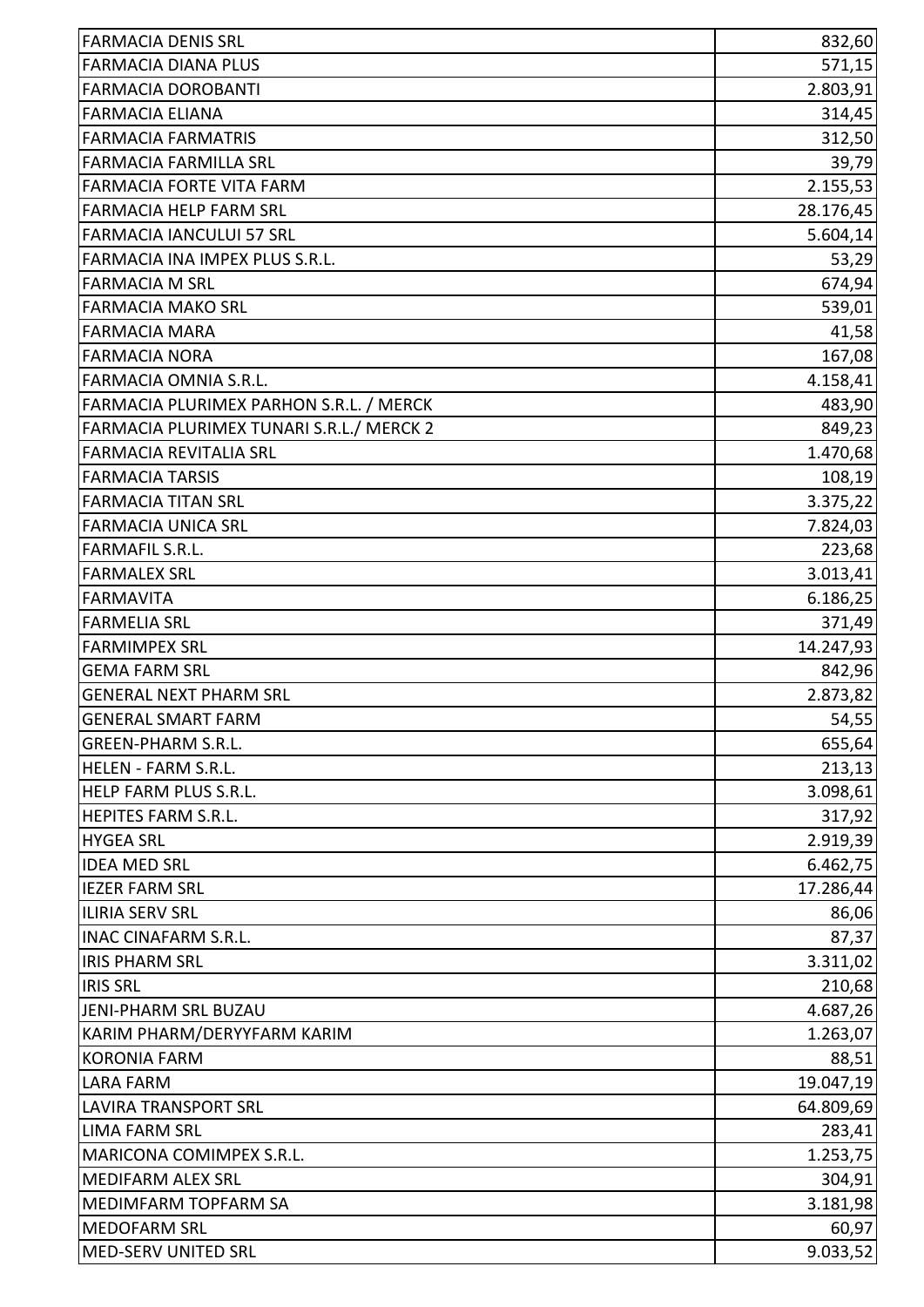| <b>MIOSOTIS PLUS SRL</b><br>3.109,17<br><b>MIRI FARM SRL</b><br>716,53<br><b>MISFARM</b><br>128,49<br>33,27<br><b>MORENA FARM SRL</b><br><b>NATURA SRL</b><br><b>NEED FARM SRL</b><br><b>NERTERA FARM SRL</b><br><b>NORDFARM 8</b><br>NOVOFARM S.R.L.<br>OLFARM S.A.<br>PAEONIA COM S.R.L.<br>PANACEEA PHARM SRL<br>PHARMA PRO EXPRES<br>PHARMACIA A.D.M. 2000 S.R.L.<br>PHARMACY SRL CONSTANTA<br>PHARMA-PLANT IMPEX SRL<br>PROCLINIC S.R.L.<br>PROFESSIONAL FARMA LINE S.R.L.<br><b>REMEDIUM SRL</b><br><b>REMIRO FARM SRL</b><br>ROM-GAL-LEADER S.R.L.<br><b>ROPHARMA</b><br>S.C FARMACIA FILANTROPIA SRL<br>S.C HERA FARM S.R.L.<br>S.C METAFARM S.R.L.<br>S.C. ACTION C PRODIMPEX S.R.L.<br>S.C. ALICAT GRUP S.R.L.<br>S.C. ALMA MATER FARMACIE S.R.L.<br>S.C. APOTECA FARMACIE S.R.L.<br>S.C. APRIL FARMEXIM S.R.L.<br>S.C. AQUA PHARM CONSULTING S.R.L.<br>S.C. ARESDONA S.R.L<br>S.C. ARNICA IMPEX S.R.L.<br>S.C. ARNICA S.R.L.<br>S.C. ARSENE S.R.L.<br>S.C. ATMAN PROD COM S.R.L.<br>S.C. BIOS-FARM S.R.L.<br>S.C. BIOSPECTRUM S.R.L.<br>S.C. BUJOR FARM S.R.L.<br>S.C. CALIN FARM S.R.L.<br>S.C. CATENA NINA S.R.L.<br>S.C. CHIRMIS FARMIMPEX S.R.L.<br>S.C. CHRIS PHARMA S.R.L.<br>S.C. COMAY SRL<br>S.C. CONVALARIA S.R.L.<br>S.C. CRAITA SILVA IMPEX S.R.L.<br>S.C. CRISEN FARM S.R.L.<br>S.C. CYNARA FARM-IMPEX SRL<br>S.C. DEMETRA PHARM S.R.L.<br>S.C. DERYYFARM 2000 S.R.L. | MINI FARM CONCEPT S.R.L. | 92,10    |
|-----------------------------------------------------------------------------------------------------------------------------------------------------------------------------------------------------------------------------------------------------------------------------------------------------------------------------------------------------------------------------------------------------------------------------------------------------------------------------------------------------------------------------------------------------------------------------------------------------------------------------------------------------------------------------------------------------------------------------------------------------------------------------------------------------------------------------------------------------------------------------------------------------------------------------------------------------------------------------------------------------------------------------------------------------------------------------------------------------------------------------------------------------------------------------------------------------------------------------------------------------------------------------------------------------------------------------------------------------------------------------------------------|--------------------------|----------|
|                                                                                                                                                                                                                                                                                                                                                                                                                                                                                                                                                                                                                                                                                                                                                                                                                                                                                                                                                                                                                                                                                                                                                                                                                                                                                                                                                                                               |                          |          |
|                                                                                                                                                                                                                                                                                                                                                                                                                                                                                                                                                                                                                                                                                                                                                                                                                                                                                                                                                                                                                                                                                                                                                                                                                                                                                                                                                                                               |                          |          |
|                                                                                                                                                                                                                                                                                                                                                                                                                                                                                                                                                                                                                                                                                                                                                                                                                                                                                                                                                                                                                                                                                                                                                                                                                                                                                                                                                                                               |                          |          |
|                                                                                                                                                                                                                                                                                                                                                                                                                                                                                                                                                                                                                                                                                                                                                                                                                                                                                                                                                                                                                                                                                                                                                                                                                                                                                                                                                                                               |                          |          |
| 50,60<br>174,93<br>3.105,89<br>525,59                                                                                                                                                                                                                                                                                                                                                                                                                                                                                                                                                                                                                                                                                                                                                                                                                                                                                                                                                                                                                                                                                                                                                                                                                                                                                                                                                         |                          | 4.716,49 |
|                                                                                                                                                                                                                                                                                                                                                                                                                                                                                                                                                                                                                                                                                                                                                                                                                                                                                                                                                                                                                                                                                                                                                                                                                                                                                                                                                                                               |                          |          |
|                                                                                                                                                                                                                                                                                                                                                                                                                                                                                                                                                                                                                                                                                                                                                                                                                                                                                                                                                                                                                                                                                                                                                                                                                                                                                                                                                                                               |                          |          |
|                                                                                                                                                                                                                                                                                                                                                                                                                                                                                                                                                                                                                                                                                                                                                                                                                                                                                                                                                                                                                                                                                                                                                                                                                                                                                                                                                                                               |                          |          |
| 752,02<br>819,01<br>222,72                                                                                                                                                                                                                                                                                                                                                                                                                                                                                                                                                                                                                                                                                                                                                                                                                                                                                                                                                                                                                                                                                                                                                                                                                                                                                                                                                                    |                          |          |
|                                                                                                                                                                                                                                                                                                                                                                                                                                                                                                                                                                                                                                                                                                                                                                                                                                                                                                                                                                                                                                                                                                                                                                                                                                                                                                                                                                                               |                          |          |
|                                                                                                                                                                                                                                                                                                                                                                                                                                                                                                                                                                                                                                                                                                                                                                                                                                                                                                                                                                                                                                                                                                                                                                                                                                                                                                                                                                                               |                          |          |
| 22.422,19<br>1.894,91<br>2.793,83<br>167,03<br>5.495,76<br>2.447,06<br>33,27<br>22,18<br>699,25<br>12.928,95<br>398,05<br>382,49<br>849,54<br>1.916,08<br>5.871,08<br>744,52<br>2.711,01<br>49,68<br>3.767,21<br>480,75<br>2.192,22<br>5.584,80<br>1.090,72                                                                                                                                                                                                                                                                                                                                                                                                                                                                                                                                                                                                                                                                                                                                                                                                                                                                                                                                                                                                                                                                                                                                   |                          |          |
|                                                                                                                                                                                                                                                                                                                                                                                                                                                                                                                                                                                                                                                                                                                                                                                                                                                                                                                                                                                                                                                                                                                                                                                                                                                                                                                                                                                               |                          |          |
|                                                                                                                                                                                                                                                                                                                                                                                                                                                                                                                                                                                                                                                                                                                                                                                                                                                                                                                                                                                                                                                                                                                                                                                                                                                                                                                                                                                               |                          |          |
|                                                                                                                                                                                                                                                                                                                                                                                                                                                                                                                                                                                                                                                                                                                                                                                                                                                                                                                                                                                                                                                                                                                                                                                                                                                                                                                                                                                               |                          |          |
|                                                                                                                                                                                                                                                                                                                                                                                                                                                                                                                                                                                                                                                                                                                                                                                                                                                                                                                                                                                                                                                                                                                                                                                                                                                                                                                                                                                               |                          |          |
|                                                                                                                                                                                                                                                                                                                                                                                                                                                                                                                                                                                                                                                                                                                                                                                                                                                                                                                                                                                                                                                                                                                                                                                                                                                                                                                                                                                               |                          |          |
|                                                                                                                                                                                                                                                                                                                                                                                                                                                                                                                                                                                                                                                                                                                                                                                                                                                                                                                                                                                                                                                                                                                                                                                                                                                                                                                                                                                               |                          |          |
|                                                                                                                                                                                                                                                                                                                                                                                                                                                                                                                                                                                                                                                                                                                                                                                                                                                                                                                                                                                                                                                                                                                                                                                                                                                                                                                                                                                               |                          |          |
|                                                                                                                                                                                                                                                                                                                                                                                                                                                                                                                                                                                                                                                                                                                                                                                                                                                                                                                                                                                                                                                                                                                                                                                                                                                                                                                                                                                               |                          |          |
|                                                                                                                                                                                                                                                                                                                                                                                                                                                                                                                                                                                                                                                                                                                                                                                                                                                                                                                                                                                                                                                                                                                                                                                                                                                                                                                                                                                               |                          |          |
|                                                                                                                                                                                                                                                                                                                                                                                                                                                                                                                                                                                                                                                                                                                                                                                                                                                                                                                                                                                                                                                                                                                                                                                                                                                                                                                                                                                               |                          |          |
|                                                                                                                                                                                                                                                                                                                                                                                                                                                                                                                                                                                                                                                                                                                                                                                                                                                                                                                                                                                                                                                                                                                                                                                                                                                                                                                                                                                               |                          |          |
|                                                                                                                                                                                                                                                                                                                                                                                                                                                                                                                                                                                                                                                                                                                                                                                                                                                                                                                                                                                                                                                                                                                                                                                                                                                                                                                                                                                               |                          |          |
|                                                                                                                                                                                                                                                                                                                                                                                                                                                                                                                                                                                                                                                                                                                                                                                                                                                                                                                                                                                                                                                                                                                                                                                                                                                                                                                                                                                               |                          |          |
|                                                                                                                                                                                                                                                                                                                                                                                                                                                                                                                                                                                                                                                                                                                                                                                                                                                                                                                                                                                                                                                                                                                                                                                                                                                                                                                                                                                               |                          |          |
|                                                                                                                                                                                                                                                                                                                                                                                                                                                                                                                                                                                                                                                                                                                                                                                                                                                                                                                                                                                                                                                                                                                                                                                                                                                                                                                                                                                               |                          |          |
|                                                                                                                                                                                                                                                                                                                                                                                                                                                                                                                                                                                                                                                                                                                                                                                                                                                                                                                                                                                                                                                                                                                                                                                                                                                                                                                                                                                               |                          |          |
|                                                                                                                                                                                                                                                                                                                                                                                                                                                                                                                                                                                                                                                                                                                                                                                                                                                                                                                                                                                                                                                                                                                                                                                                                                                                                                                                                                                               |                          |          |
|                                                                                                                                                                                                                                                                                                                                                                                                                                                                                                                                                                                                                                                                                                                                                                                                                                                                                                                                                                                                                                                                                                                                                                                                                                                                                                                                                                                               |                          |          |
|                                                                                                                                                                                                                                                                                                                                                                                                                                                                                                                                                                                                                                                                                                                                                                                                                                                                                                                                                                                                                                                                                                                                                                                                                                                                                                                                                                                               |                          |          |
|                                                                                                                                                                                                                                                                                                                                                                                                                                                                                                                                                                                                                                                                                                                                                                                                                                                                                                                                                                                                                                                                                                                                                                                                                                                                                                                                                                                               |                          |          |
|                                                                                                                                                                                                                                                                                                                                                                                                                                                                                                                                                                                                                                                                                                                                                                                                                                                                                                                                                                                                                                                                                                                                                                                                                                                                                                                                                                                               |                          |          |
|                                                                                                                                                                                                                                                                                                                                                                                                                                                                                                                                                                                                                                                                                                                                                                                                                                                                                                                                                                                                                                                                                                                                                                                                                                                                                                                                                                                               |                          |          |
|                                                                                                                                                                                                                                                                                                                                                                                                                                                                                                                                                                                                                                                                                                                                                                                                                                                                                                                                                                                                                                                                                                                                                                                                                                                                                                                                                                                               |                          |          |
| 2.588,76<br>1.770,84<br>913,35<br>708,92<br>4.368,07<br>1.183,95<br>195,82<br>4.950,56<br>4.093,71<br>1.273,18<br>2.347,98<br>5.656,10<br>1.319,50<br>304,30                                                                                                                                                                                                                                                                                                                                                                                                                                                                                                                                                                                                                                                                                                                                                                                                                                                                                                                                                                                                                                                                                                                                                                                                                                  |                          | 413,27   |
|                                                                                                                                                                                                                                                                                                                                                                                                                                                                                                                                                                                                                                                                                                                                                                                                                                                                                                                                                                                                                                                                                                                                                                                                                                                                                                                                                                                               |                          |          |
|                                                                                                                                                                                                                                                                                                                                                                                                                                                                                                                                                                                                                                                                                                                                                                                                                                                                                                                                                                                                                                                                                                                                                                                                                                                                                                                                                                                               |                          |          |
|                                                                                                                                                                                                                                                                                                                                                                                                                                                                                                                                                                                                                                                                                                                                                                                                                                                                                                                                                                                                                                                                                                                                                                                                                                                                                                                                                                                               |                          |          |
|                                                                                                                                                                                                                                                                                                                                                                                                                                                                                                                                                                                                                                                                                                                                                                                                                                                                                                                                                                                                                                                                                                                                                                                                                                                                                                                                                                                               |                          |          |
|                                                                                                                                                                                                                                                                                                                                                                                                                                                                                                                                                                                                                                                                                                                                                                                                                                                                                                                                                                                                                                                                                                                                                                                                                                                                                                                                                                                               |                          |          |
|                                                                                                                                                                                                                                                                                                                                                                                                                                                                                                                                                                                                                                                                                                                                                                                                                                                                                                                                                                                                                                                                                                                                                                                                                                                                                                                                                                                               |                          |          |
|                                                                                                                                                                                                                                                                                                                                                                                                                                                                                                                                                                                                                                                                                                                                                                                                                                                                                                                                                                                                                                                                                                                                                                                                                                                                                                                                                                                               |                          |          |
|                                                                                                                                                                                                                                                                                                                                                                                                                                                                                                                                                                                                                                                                                                                                                                                                                                                                                                                                                                                                                                                                                                                                                                                                                                                                                                                                                                                               |                          |          |
|                                                                                                                                                                                                                                                                                                                                                                                                                                                                                                                                                                                                                                                                                                                                                                                                                                                                                                                                                                                                                                                                                                                                                                                                                                                                                                                                                                                               |                          |          |
|                                                                                                                                                                                                                                                                                                                                                                                                                                                                                                                                                                                                                                                                                                                                                                                                                                                                                                                                                                                                                                                                                                                                                                                                                                                                                                                                                                                               |                          |          |
|                                                                                                                                                                                                                                                                                                                                                                                                                                                                                                                                                                                                                                                                                                                                                                                                                                                                                                                                                                                                                                                                                                                                                                                                                                                                                                                                                                                               |                          |          |
|                                                                                                                                                                                                                                                                                                                                                                                                                                                                                                                                                                                                                                                                                                                                                                                                                                                                                                                                                                                                                                                                                                                                                                                                                                                                                                                                                                                               |                          |          |
|                                                                                                                                                                                                                                                                                                                                                                                                                                                                                                                                                                                                                                                                                                                                                                                                                                                                                                                                                                                                                                                                                                                                                                                                                                                                                                                                                                                               |                          |          |
|                                                                                                                                                                                                                                                                                                                                                                                                                                                                                                                                                                                                                                                                                                                                                                                                                                                                                                                                                                                                                                                                                                                                                                                                                                                                                                                                                                                               |                          |          |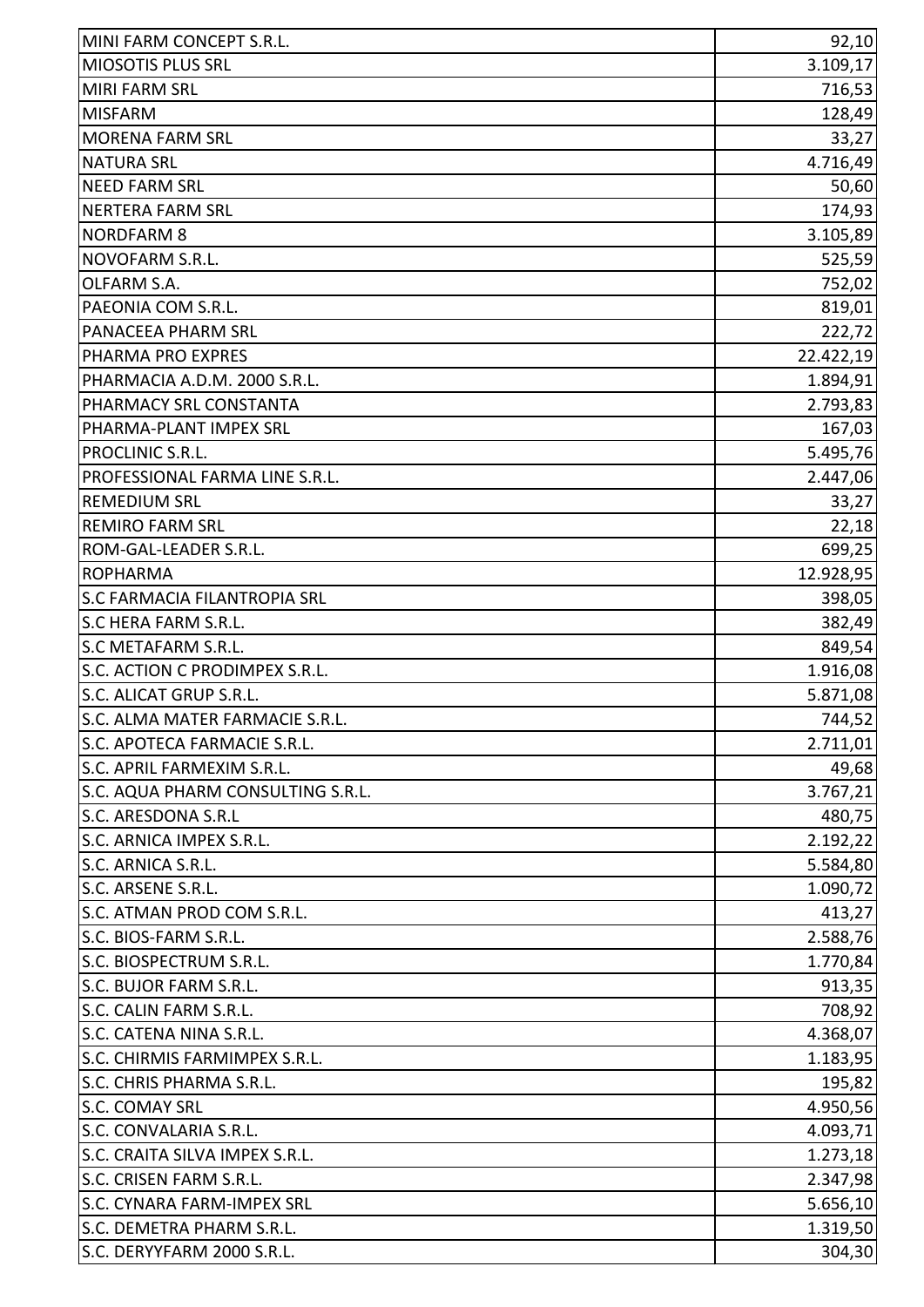| S.C. DEXTER INVEST S.R.L.             | 13.491,94  |
|---------------------------------------|------------|
| S.C. DIANA ALEXANDRU SRL              | 3.995,28   |
| S.C. DRIDU FARM S.R.L.                | 1.367,01   |
| S.C. ELEFARM S.R.L.                   | 235,25     |
| S.C. ELISAN FARM S.R.L.               | 333,56     |
| S.C. FARM SANDORIA S.R.L.             | 245,27     |
| S.C. FARMA MED SRL                    | 792,26     |
| S.C. FARMA RODITRIX S.R.L.            | 2.534,36   |
| S.C. FARMACEUTICA ARGESFARM S.A.      | 55.033,62  |
| S.C. FARMACIA ACSADEMIA S.R.L.        | 6.971,65   |
| S.C. FARMACIA ALCOR S.R.L.            | 673,70     |
| S.C. FARMACIA ALGEVITA S.R.L.         | 33,27      |
| S.C. FARMACIA BAJAN S.R.L.            | 3.677,98   |
| <b>S.C. FARMACIA CARITAS S.R.L</b>    | 33,27      |
| S.C. FARMACIA DIANA S.R.L.            | 476,89     |
| S.C. FARMACIA ELENA S.R.L.            | 3.922,29   |
| S.C. FARMACIA ESCULAP SRL             | 1.638,93   |
| S.C. FARMACIA HYGEA SRL               | 2.940,23   |
| S.C. FARMACIA MENTONA S.R.L.          | 16,63      |
| S.C. FARMACIA PADURARU S.R.L.         | 706,78     |
| S.C. FARMACIA PISCULUI S.R.L          | 8.131,57   |
| S.C. FARMACIA SFINTA ECATERINA S.R.L. | 116.670,57 |
| S.C. FARMACIA SIC VOLO SRL            | 4.692,37   |
| S.C. FARMACIA TEI S.R.L.              | 30.915,69  |
| S.C. FARMACIA VIVIANA S.R.L.          | 12.870,52  |
| S.C. FARMA-COM-IULIA S.R.L.           | 4.084,61   |
| S.C. FARMALEX S.R.L                   | 16,63      |
| S.C. FARMNICOL S.R.L.                 | 3.767,89   |
| S.C. GEDEON RICHTER FARMACIA S.A      | 59.884,64  |
| <b>S.C. GEONET SRL</b>                | 6.730,58   |
| S.C. HUMANITAS C.D. S.R.L.            | 127,71     |
| S.C. HYGEEA PHARM S.R.L               | 126,77     |
| S.C. HYPERICI S.R.L.                  | 7.586,43   |
| S.C. IATROFARM S.R.L.                 | 1.031,43   |
| S.C. INAFARM STAR S.R.L.              | 217,72     |
| S.C. JOJOFARM S.R.L.                  | 8.130,86   |
| S.C. LAURA CONS S.R.L                 | 170,27     |
| <b>S.C. LIBRO PHARMA SRL</b>          | 1.448,17   |
| S.C. MASTER FARM S.R.L                | 1.155,02   |
| S.C. MEDICA FARM S.R.L.               | 1.790,12   |
| S.C. MIDOFARM S.R.L.                  | 1.513,88   |
| S.C. MINERVA FARMACIE S.R.L.          | 1.620,83   |
| S.C. MINI-FARM SRL                    | 25.579,74  |
| <b>S.C. MORPHEUS SRL</b>              | 79,92      |
| S.C. PANACEEA COM S.R.L.              | 806,48     |
| <b>S.C. PHARMA SIG SRL</b>            | 715,27     |
| S.C. PHARMAPLUS S.R.L.                | 33,27      |
| S.C. PLESEA MOCANU SANTEFARM S.R.L.   | 3.896,70   |
| S.C. PRIMAPHARM S.R.L.                | 1.255,10   |
| S.C. PURSANTE S.R.L.                  | 2.266,70   |
| S.C. RA SRL                           | 67,50      |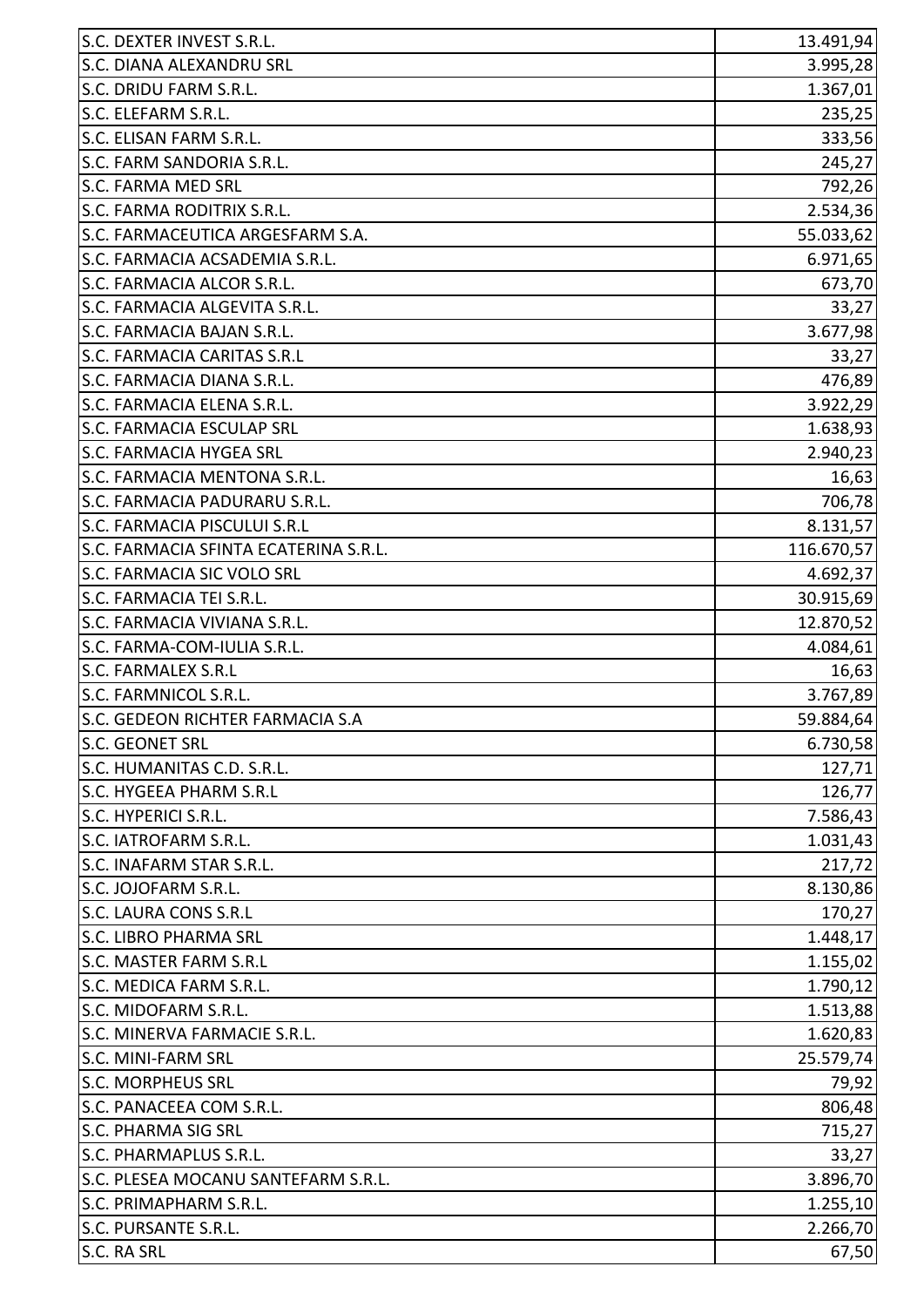| S.C. RADIX PHARMA S.R.L.              | 3.095,61   |
|---------------------------------------|------------|
| S.C. REDFARM S.R.L.                   | 346,50     |
| S.C. REMEDIA FARM S.R.L.              | 243,65     |
| S.C. REVITAL S.R.L.                   | 1.358,13   |
| S.C. ROM-DIGI-FARM S.R.L.             | 1.855,41   |
| S.C. ROYAL MAR S.R.L.                 | 309,12     |
| S.C. S.I.E.P.C.O.F.A.R. S.A.          | 100.266,91 |
| S.C. SALVATOR                         | 348,52     |
| S.C. SALVIA S.R.L.                    | 49,61      |
| S.C. SARAMED S.R.L.                   | 1.217,26   |
| S.C. TACOMI IMPEX S.R.L.              | 2.659,41   |
| S.C. TRI FARM S.R.L.                  | 9.093,49   |
| S.C. UNIVERSAL FARMA S.R.L.           | 1.945,69   |
| S.C. VIOFARM S.R.L.                   | 3.665,20   |
| ls.c. viscum srl                      | 598,93     |
| S.C. VITAFARM PLUS S.R.L.             | 15.960,22  |
| S.C. VITAL FARM S.R.L.                | 54.698,87  |
| S.C. ADONIS IMPORT EXPORT S.R.L.      | 2.446,11   |
| S.C.AL SHEFA FARM S.R.L.              | 140,06     |
| S.C.AXIFARM S.R.L.                    | 59,21      |
| S.C.BALSAM S.R.L.                     | 5.003,90   |
| S.C.CLUB CAFE GALA S.R.L.             | 76.975,67  |
| S.C.CONSFARM S.R.L.                   | 4.655,35   |
| S.C.ELENFARM S.R.L.                   | 124,88     |
| S.C.FARM IMPLANT IMPORT-EXPORT S.R.L. | 37,50      |
| S.C.FARMACIA HEPITES S.R.L.           | 1.635,48   |
| S.C.FARMACIA TREI F S.R.L.            | 3.446,37   |
| S.C.FARMACIA TUNDE S.R.L.             | 467,09     |
| S.C.FARMAS MED S.R.L.                 | 632,99     |
| S.C.GEDAFARM S.R.L                    | 721,33     |
| S.C.GENTIANA S.R.L.                   | 495,81     |
| S.C.HELENA S.R.L.                     | 443,22     |
| S.C.HIPOCRAT 2 S.R.L.                 | 1.177,92   |
| S.C.HIPOCRAT S.R.L.                   | 114,60     |
| <b>S.C.MEDSANTIF PLUS S.R.L.</b>      | 3.589,10   |
| S.C.NIDOFARM S.R.L.                   | 20,34      |
| S.C.OPTI FARM S.R.L.                  | 2.679,07   |
| S.C.OPTIFARM S.R.L.                   | 4.507,61   |
| S.C.PARA-FARM S.R.L.                  | 436,37     |
| <b>S.C.PETRY FARM S.R.L.</b>          | 9,02       |
| S.C.PHARMA PLUS S.R.L.                | 686,09     |
| S.C.PHARMACON MEDATENA S.R.L.         | 1.542,40   |
| S.C.RETRO BUTIQUE SAMANTHA S.R.L.     | 1.232,89   |
| <b>S.C.STEFY FARM S.R.L.</b>          | 1.848,85   |
| S.C.UNICA S.R.L.                      | 144,34     |
| S.C.Z FARM S.R.L.                     | 227,44     |
| <b>SALOFARM S.R.L.</b>                | 16,63      |
| SAMI IMPEX 94 S.R.L.                  | 14.942,49  |
| <b>SANIMEX SRL</b>                    | 581,63     |
| <b>SANMIN MEDICAL SRL</b>             | 420,62     |
| <b>SC 2NA FARM SRL</b>                | 21.410,89  |
|                                       |            |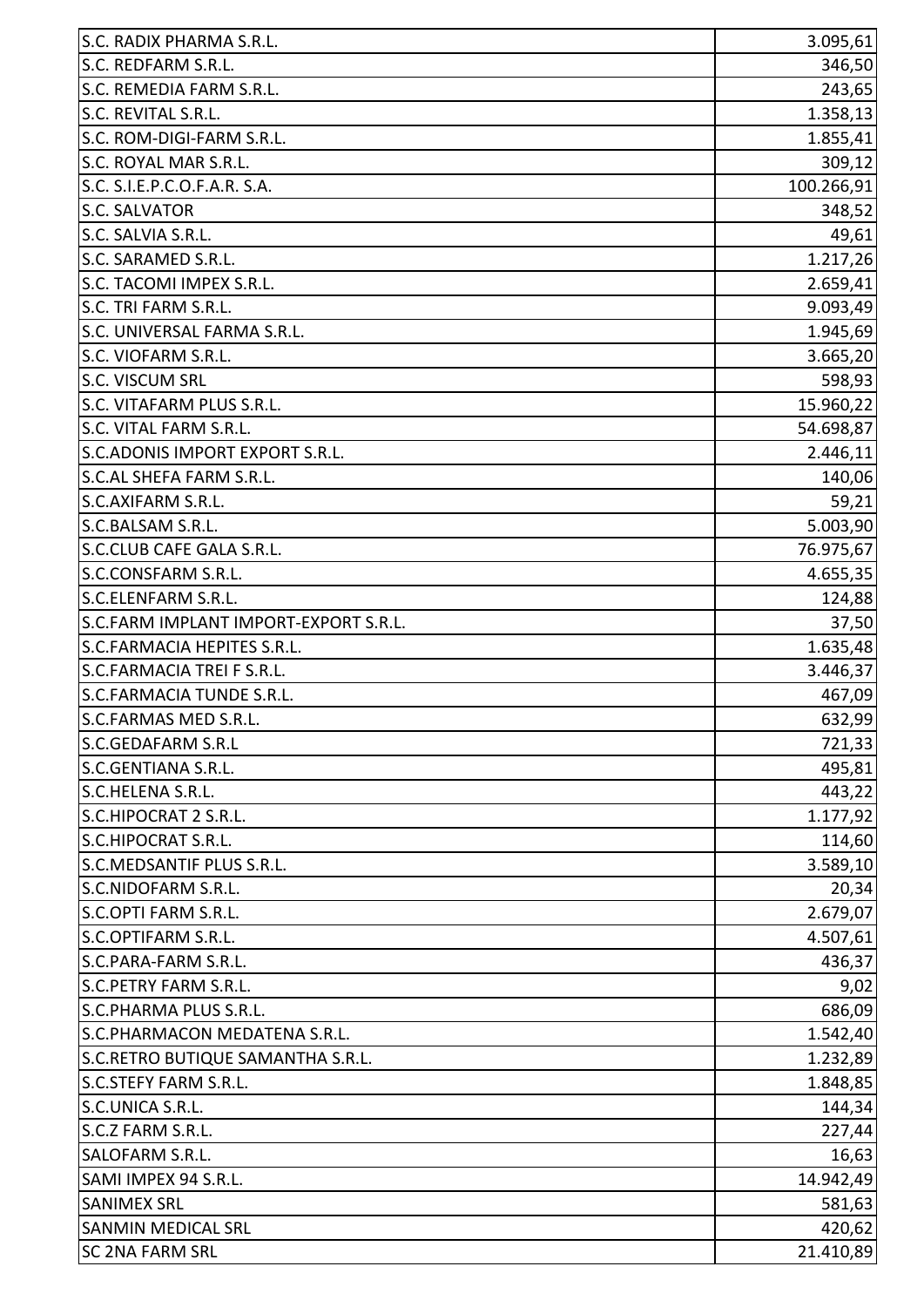| <b>SC A&amp;A LONGAVIT SRL IASI</b> | 757,89     |
|-------------------------------------|------------|
| <b>SC ADONIS SRL CONSTANTA</b>      | 4.791,82   |
| SC ADRIAN IMP.EXP.F.SF.MARIA        | 47,22      |
| <b>SC AIS PHARMA S.R.L.</b>         | 9.009,33   |
| <b>SC ALCRIS FARM SRL</b>           | 1.422,57   |
| SC ALMA FARM COM 95 S.R.L.          | 591,39     |
| <b>SC ALOPATIA SRL</b>              | 6.700,42   |
| <b>SC ANCA FARM SRL</b>             | 1.311,19   |
| SC ARCATIM SA TIMISOARA             | 1.853,88   |
| <b>SC ART FARM SRL</b>              | 2.159,42   |
| <b>SC ASCLEPYOS SRL</b>             | 495,38     |
| <b>SC BABY FARM SRL</b>             | 2.302,60   |
| <b>SC BRIFARM S.A</b>               | 228,84     |
| <b>SC CASA DAMAJ SRL</b>            | 13.074,64  |
| <b>SC CATENA AVAFARM SRL</b>        | 6.594,78   |
| <b>SC COSMOPOLITAN IMPEX SRL</b>    | 9.476,49   |
| <b>SC ECOFARMACIA NETWORK SRL</b>   | 189.896,84 |
| <b>SC ELIXIR SRL</b>                | 6.438,35   |
| <b>SC ELMAFARM SRL</b>              | 860,87     |
| <b>SC ESTER FARM SRL</b>            | 350,19     |
| <b>SC EUROSANTIS SRL CONSTANTA</b>  | 2,77       |
| SC EVA MEDICAL FARM SRL             | 81,19      |
| SC EXTRA FARM ACD S.R.L.            | 2.128,16   |
| <b>SC FARM GALENUS SA SATU MARE</b> | 27,72      |
| <b>SC FARMACIA ADONIS PLUS SRL</b>  | 430,84     |
| <b>SC FARMACIA ANA-MARIA SRL</b>    | 9.122,45   |
| <b>SC FARMACIA AVICENNA SRL</b>     | 281,71     |
| <b>SC FARMACIA BALSAM SRL ARAD</b>  | 1.153,48   |
| SC FARMACIA DOMNISORI SRL           | 411,33     |
| <b>SC FARMACIA ETELKA SRL</b>       | 1.377,51   |
| <b>SC FARMACIA FARMEX DL SRL</b>    | 12.500,46  |
| <b>SC FARMACIA FLORA SRL</b>        | 3.157,11   |
| <b>SC FARMACIA LELIA SRL</b>        | 887,02     |
| <b>SC FARMACIA MATERNA SRL</b>      | 3.956,56   |
| <b>SC FARMACIA MIRUNA SRL</b>       | 16,63      |
| <b>SC FARMACIA TEILOR SRL</b>       | 757,00     |
| <b>SC FARMACIA TRIF IMPEX SRL</b>   | 33,27      |
| <b>SC FARMACIA VITAL IMPEX SRL</b>  | 3.369,11   |
| <b>SC FARMACOM S.A.</b>             | 2.821,56   |
| <b>SC FARMARION PLUS SRL</b>        | 3.523,36   |
| <b>SC FARM-ZOO-STAR SRL</b>         | 343,57     |
| <b>SC FASTPHARM SRL</b>             | 5.198,85   |
| <b>SC FEDRA SRL TULCEA</b>          | 1.260,50   |
| <b>SC FLORA PLUS SRL</b>            | 43,39      |
| <b>SC GENERAL TRANSCOM SRL</b>      | 498,97     |
| <b>SC GET-FARM SRL CARACAL</b>      | 795,39     |
| <b>SC GIFARM SRL</b>                | 569,22     |
| <b>SC HEDERA HELIX FARM SRL</b>     | 423,40     |
| <b>SC HELP NET FARMA SA</b>         | 105.297,06 |
| <b>SC HYGIEIA SRL BISTRITA</b>      | 106,44     |
| SC INDIGO 2000 SRL                  | 279,92     |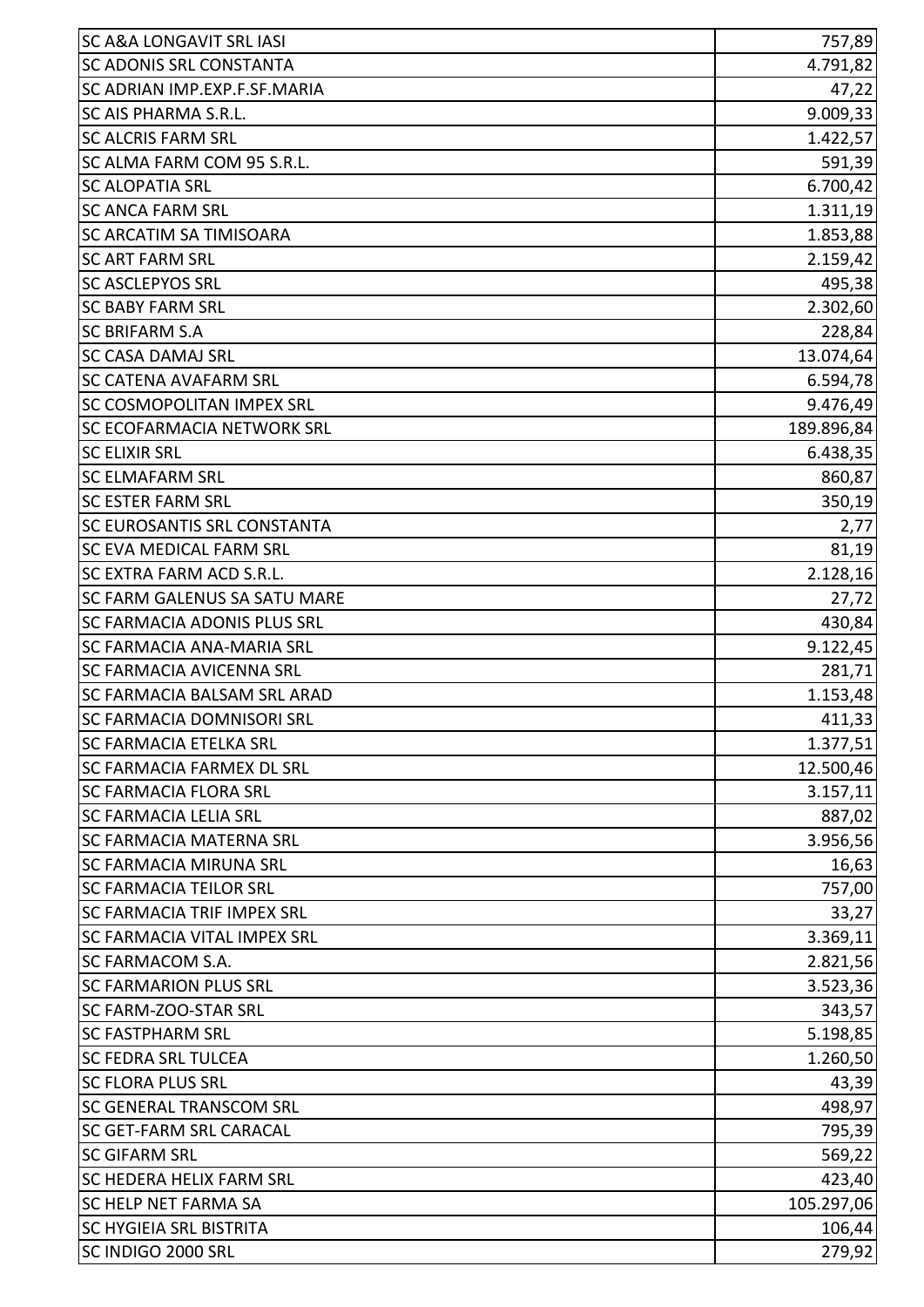| <b>SC IVONA FARM SRL</b>                | 2.759,41  |
|-----------------------------------------|-----------|
| <b>SC LONGAVIT SRL</b>                  | 1.357,78  |
| <b>SC MEDICAL FARM SRL</b>              | 2.171,89  |
| SC MEDIFARM SRL FAGARAS                 | 33,27     |
| <b>SC MEDIFLORA SRL</b>                 | 953,27    |
| <b>SC MYOSOTIS SRL</b>                  | 12.348,39 |
| <b>SC NIROS PHARMA PLUS SRL</b>         | 455,44    |
| <b>SC OMNIA-PLUS SRL</b>                | 49,90     |
| <b>SC PHARMEDICUM SRL</b>               | 49,00     |
| SC POPINA PRODIMPEX SRL                 | 53,91     |
| SC REMEDIUM FARM SRL CLUJ               | 40.418,82 |
| <b>SC RODAFARM IMPEX SRL</b>            | 3.451,61  |
| <b>SC SALVOFARM ZALAU</b>               | 500,38    |
| <b>SC SANOFARM SRL</b>                  | 504,45    |
| SC SENSIBLU S.R.L.                      | 86.066,64 |
| <b>SC SIDEREA FARM SRL</b>              | 13.577,59 |
| <b>SC SINAPIS SRL ARAD</b>              | 4.816,79  |
| <b>SC SPERANTA SRL</b>                  | 215,32    |
| <b>SC TEAHA FARM SRL</b>                | 1.387,83  |
| <b>SC TEOFARM SRL</b>                   | 2.770,00  |
| <b>SC TEOSAN SRL</b>                    | 279,59    |
| <b>SC TINOS FARM SRL</b>                | 30.058,74 |
| SCARLAT GENERAL CONSULTING S.R.L.       | 2.208,22  |
| SMC ORGANIC FARM S.R.L. / FARMACIA DONA | 27.816,49 |
| <b>SOFIAFARM SRL</b>                    | 1.584,99  |
| <b>STAR FARM</b>                        | 49,90     |
| <b>STRASOF TRADING SRL</b>              | 3.780,77  |
| <b>TERRAFARM EXIM SRL</b>               | 7.422,24  |
| <b>TOMIS FARM SRL</b>                   | 899,04    |
| <b>URGENT FARM</b>                      | 55.834,11 |
| <b>VALYFARM SRL</b>                     | 19.527,60 |
| VILEUS MED COM SRL                      | 2.238,22  |
| <b>WESTRA INTERNATIONAL SRL</b>         | 574,76    |
| <b>WORLD TRADE PHARMA SRL</b>           | 27,11     |

## **2.) Program national de oncologie**

| <b>Denumire furnizor</b>                                       | Valoare    |
|----------------------------------------------------------------|------------|
| ALZA COMIMPEX S.R.L.                                           | 802,99     |
| <b>BASARAB FARM SRL</b>                                        | 1.315,21   |
| <b>CATENA HYGEIA SRL</b>                                       | 219,39     |
| CENTRUL MEDICAL DE DIAGNOSTIC SI TRATAMENT AMBULATORIU SI MED. | 30.768,65  |
| <b>DUCFARM</b>                                                 | 601,31     |
| ELSCYTE S.R.L.                                                 | 308,75     |
| <b>FARMACEUTICA REMEDIA SA</b>                                 | 751,40     |
| FARMACIA BUCURESTI TEHNOPLUS FARM SRL                          | 201.181,05 |
| <b>FARMACIA DENIS SRL</b>                                      | 93,65      |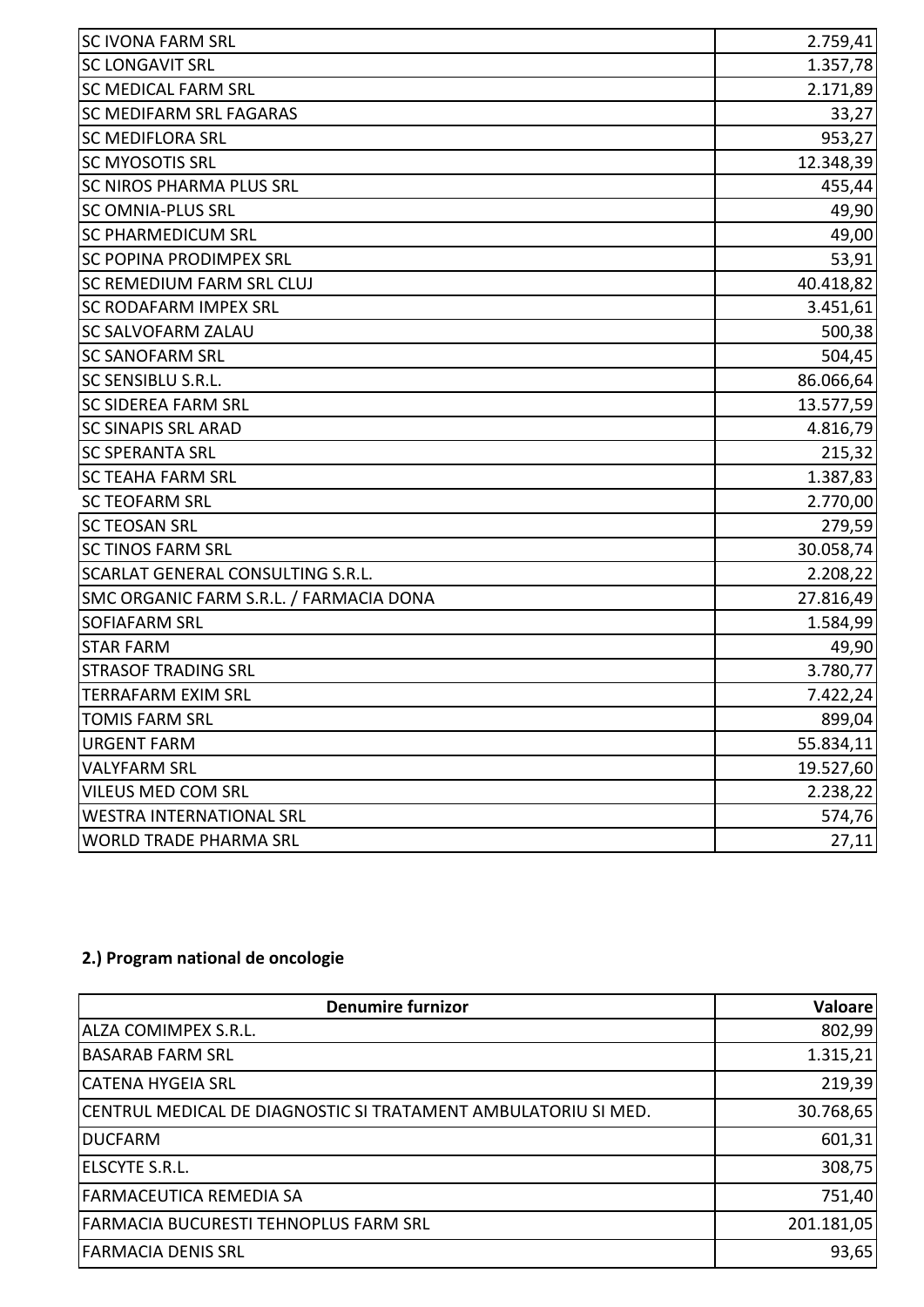| <b>FARMACIA DOROBANTI</b>             | 1.024,42   |
|---------------------------------------|------------|
| <b>FARMACIA HELP FARM SRL</b>         | 3.046,89   |
| <b>FARMACIA IANCULUI 57 SRL</b>       | 1.815,58   |
| <b>FARMACIA UNICA SRL</b>             | 1.777,65   |
| <b>FARMAVITA</b>                      | 73,13      |
| <b>GENERAL NEXT PHARM SRL</b>         | 403,47     |
| <b>GENERAL SMART FARM</b>             | 207.647,28 |
| <b>IEZER FARM SRL</b>                 | 46.386,85  |
| <b>IRIS PHARM SRL</b>                 | 83,21      |
| <b>LAVIRA TRANSPORT SRL</b>           | 75.203,35  |
| MARICONA COMIMPEX S.R.L.              | 93,65      |
| MEDIMFARM TOPFARM SA                  | 154,91     |
| <b>MED-SERV UNITED SRL</b>            | 496,90     |
| <b>MORENA FARM SRL</b>                | 1.645,08   |
| <b>NORDFARM 8</b>                     | 619,78     |
| PHARMACIA A.D.M. 2000 S.R.L.          | 1.438,26   |
| PHARMACY SRL CONSTANTA                | 2.487,88   |
| PHARMA-PLANT IMPEX SRL                | 283,67     |
| PROCLINIC S.R.L.                      | 18.870,11  |
| PROFESSIONAL FARMA LINE S.R.L.        | 73,13      |
| <b>REMEDIUM SRL</b>                   | 4.434,12   |
| <b>S.C FARMACIA FILANTROPIA SRL</b>   | 1.591,84   |
| S.C. ALICAT GRUP S.R.L.               | 4.998,04   |
| S.C. ALMA MATER FARMACIE S.R.L.       | 18.087,31  |
| S.C. APOTECA FARMACIE S.R.L.          | 219,39     |
| S.C. CHIRMIS FARMIMPEX S.R.L.         | 219,39     |
| S.C. CRISEN FARM S.R.L.               | 219,39     |
| S.C. DEMETRA PHARM S.R.L.             | 219,39     |
| S.C. DEXTER INVEST S.R.L.             | 5.242,89   |
| S.C. FARMACEUTICA ARGESFARM S.A.      | 19.060,20  |
| S.C. FARMACIA ACSADEMIA S.R.L.        | 378.119,39 |
| <b>S.C. FARMACIA CARITAS S.R.L</b>    | 955,70     |
| S.C. FARMACIA SFINTA ECATERINA S.R.L. | 3.725,76   |
| S.C. FARMACIA TEI S.R.L.              | 27.359,67  |
| S.C. FARMACIA VIVIANA S.R.L.          | 109.172,11 |
| S.C. FARMA-COM-IULIA S.R.L.           | 154,91     |
| S.C. FARMNICOL S.R.L.                 | 154,91     |
| S.C. GEDEON RICHTER FARMACIA S.A      | 107.996,15 |
| S.C. HUMANITAS C.D. S.R.L.            | 1.989,36   |
| S.C. HYPERICI S.R.L.                  | 2.319,04   |
| S.C. JOJOFARM S.R.L.                  | 154,90     |
| S.C. MAGIC FARM S.R.L.                | 886,88     |
| S.C. MINI-FARM SRL                    | 1.088,90   |
| S.C. RADIX PHARMA S.R.L.              | 7.387,43   |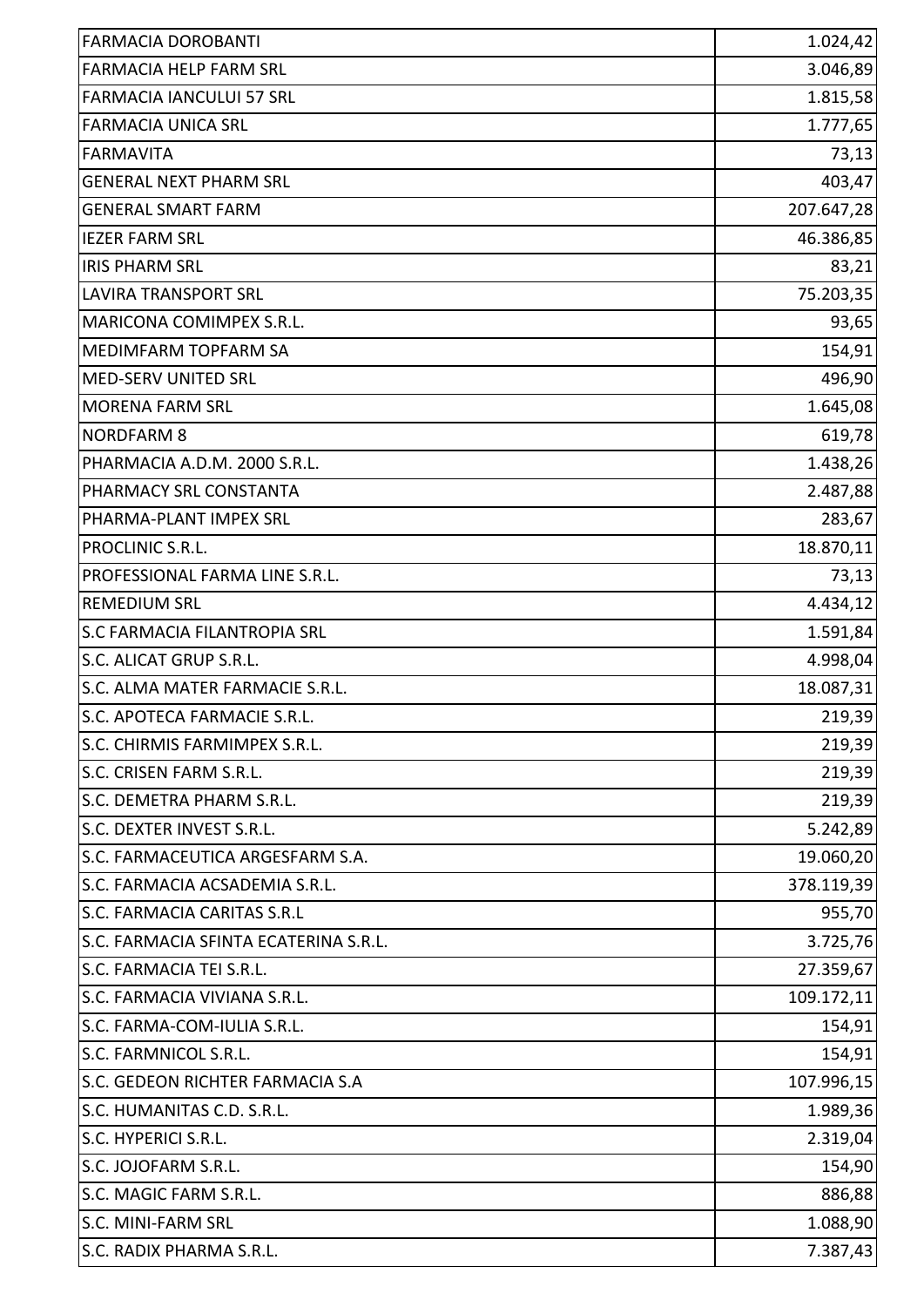| S.C. ROYAL MAR S.R.L.<br>S.C. S.I.E.P.C.O.F.A.R. S.A.<br>S.C. SARAMED S.R.L.<br>S.C. TRI FARM S.R.L.<br>S.C. VITAL FARM S.R.L.<br>S.C.CLUB CAFE GALA S.R.L.<br>S.C.CONSFARM S.R.L.<br>S.C.GEDAFARM S.R.L<br>S.C.OPTIFARM S.R.L.<br>SAMI IMPEX 94 S.R.L.<br><b>SANMIN MEDICAL SRL</b><br><b>SC 2NA FARM SRL</b><br><b>SC AIS PHARMA S.R.L.</b><br><b>SC ALOPATIA SRL</b><br><b>SC ELIXIR SRL</b><br>6.950,92<br>SC EXTRA FARM ACD S.R.L.<br>SC FARMACIA ADONIS PLUS SRL<br><b>SC FARMACIA ANA-MARIA SRL</b><br><b>SC FARMACIA FARMEX DL SRL</b><br><b>SC FARMACIA FLORA SRL</b><br><b>SC FARMACIA MATERNA SRL</b><br><b>SC FARMACIA MIRUNA SRL</b><br><b>SC FARMACIA TEILOR SRL</b><br><b>SC FARM-ZOO-STAR SRL</b><br><b>SC FASTPHARM SRL</b><br>3.428,24<br><b>SC HELP NET FARMA SA</b><br>SC INDIGO 2000 SRL<br><b>SC MYOSOTIS SRL</b><br><b>SC REMEDIUM FARM SRL CLUJ</b><br><b>SC SENSIBLU S.R.L.</b><br><b>SC TINOS FARM SRL</b><br>52.164,09<br>2.456,48<br>SIGMAFARM S.R.L.<br>SMC ORGANIC FARM S.R.L. / FARMACIA DONA<br><b>TOMIS FARM SRL</b><br><b>URGENT FARM</b><br><b>VALYFARM SRL</b> | S.C. REDFARM S.R.L. | 154,91     |
|----------------------------------------------------------------------------------------------------------------------------------------------------------------------------------------------------------------------------------------------------------------------------------------------------------------------------------------------------------------------------------------------------------------------------------------------------------------------------------------------------------------------------------------------------------------------------------------------------------------------------------------------------------------------------------------------------------------------------------------------------------------------------------------------------------------------------------------------------------------------------------------------------------------------------------------------------------------------------------------------------------------------------------------------------------------------------------------------------|---------------------|------------|
|                                                                                                                                                                                                                                                                                                                                                                                                                                                                                                                                                                                                                                                                                                                                                                                                                                                                                                                                                                                                                                                                                                    |                     | 219,39     |
|                                                                                                                                                                                                                                                                                                                                                                                                                                                                                                                                                                                                                                                                                                                                                                                                                                                                                                                                                                                                                                                                                                    |                     | 68.160,50  |
|                                                                                                                                                                                                                                                                                                                                                                                                                                                                                                                                                                                                                                                                                                                                                                                                                                                                                                                                                                                                                                                                                                    |                     | 236,45     |
|                                                                                                                                                                                                                                                                                                                                                                                                                                                                                                                                                                                                                                                                                                                                                                                                                                                                                                                                                                                                                                                                                                    |                     | 7.309,63   |
|                                                                                                                                                                                                                                                                                                                                                                                                                                                                                                                                                                                                                                                                                                                                                                                                                                                                                                                                                                                                                                                                                                    |                     | 34.504,37  |
|                                                                                                                                                                                                                                                                                                                                                                                                                                                                                                                                                                                                                                                                                                                                                                                                                                                                                                                                                                                                                                                                                                    |                     | 317.532,69 |
|                                                                                                                                                                                                                                                                                                                                                                                                                                                                                                                                                                                                                                                                                                                                                                                                                                                                                                                                                                                                                                                                                                    |                     | 8.205,60   |
|                                                                                                                                                                                                                                                                                                                                                                                                                                                                                                                                                                                                                                                                                                                                                                                                                                                                                                                                                                                                                                                                                                    |                     | 884,51     |
|                                                                                                                                                                                                                                                                                                                                                                                                                                                                                                                                                                                                                                                                                                                                                                                                                                                                                                                                                                                                                                                                                                    |                     | 305,97     |
|                                                                                                                                                                                                                                                                                                                                                                                                                                                                                                                                                                                                                                                                                                                                                                                                                                                                                                                                                                                                                                                                                                    |                     | 27.201,90  |
|                                                                                                                                                                                                                                                                                                                                                                                                                                                                                                                                                                                                                                                                                                                                                                                                                                                                                                                                                                                                                                                                                                    |                     | 157,59     |
|                                                                                                                                                                                                                                                                                                                                                                                                                                                                                                                                                                                                                                                                                                                                                                                                                                                                                                                                                                                                                                                                                                    |                     | 658,14     |
|                                                                                                                                                                                                                                                                                                                                                                                                                                                                                                                                                                                                                                                                                                                                                                                                                                                                                                                                                                                                                                                                                                    |                     | 352,74     |
|                                                                                                                                                                                                                                                                                                                                                                                                                                                                                                                                                                                                                                                                                                                                                                                                                                                                                                                                                                                                                                                                                                    |                     | 439,71     |
|                                                                                                                                                                                                                                                                                                                                                                                                                                                                                                                                                                                                                                                                                                                                                                                                                                                                                                                                                                                                                                                                                                    |                     |            |
|                                                                                                                                                                                                                                                                                                                                                                                                                                                                                                                                                                                                                                                                                                                                                                                                                                                                                                                                                                                                                                                                                                    |                     |            |
|                                                                                                                                                                                                                                                                                                                                                                                                                                                                                                                                                                                                                                                                                                                                                                                                                                                                                                                                                                                                                                                                                                    |                     | 7.154,72   |
|                                                                                                                                                                                                                                                                                                                                                                                                                                                                                                                                                                                                                                                                                                                                                                                                                                                                                                                                                                                                                                                                                                    |                     | 267,67     |
|                                                                                                                                                                                                                                                                                                                                                                                                                                                                                                                                                                                                                                                                                                                                                                                                                                                                                                                                                                                                                                                                                                    |                     | 3.150,34   |
|                                                                                                                                                                                                                                                                                                                                                                                                                                                                                                                                                                                                                                                                                                                                                                                                                                                                                                                                                                                                                                                                                                    |                     | 18.434,29  |
|                                                                                                                                                                                                                                                                                                                                                                                                                                                                                                                                                                                                                                                                                                                                                                                                                                                                                                                                                                                                                                                                                                    |                     | 6.796,02   |
|                                                                                                                                                                                                                                                                                                                                                                                                                                                                                                                                                                                                                                                                                                                                                                                                                                                                                                                                                                                                                                                                                                    |                     | 597,10     |
|                                                                                                                                                                                                                                                                                                                                                                                                                                                                                                                                                                                                                                                                                                                                                                                                                                                                                                                                                                                                                                                                                                    |                     | 901,68     |
|                                                                                                                                                                                                                                                                                                                                                                                                                                                                                                                                                                                                                                                                                                                                                                                                                                                                                                                                                                                                                                                                                                    |                     | 450,26     |
|                                                                                                                                                                                                                                                                                                                                                                                                                                                                                                                                                                                                                                                                                                                                                                                                                                                                                                                                                                                                                                                                                                    |                     | 126,07     |
|                                                                                                                                                                                                                                                                                                                                                                                                                                                                                                                                                                                                                                                                                                                                                                                                                                                                                                                                                                                                                                                                                                    |                     |            |
|                                                                                                                                                                                                                                                                                                                                                                                                                                                                                                                                                                                                                                                                                                                                                                                                                                                                                                                                                                                                                                                                                                    |                     | 3.133,92   |
|                                                                                                                                                                                                                                                                                                                                                                                                                                                                                                                                                                                                                                                                                                                                                                                                                                                                                                                                                                                                                                                                                                    |                     | 154,91     |
|                                                                                                                                                                                                                                                                                                                                                                                                                                                                                                                                                                                                                                                                                                                                                                                                                                                                                                                                                                                                                                                                                                    |                     | 681,15     |
|                                                                                                                                                                                                                                                                                                                                                                                                                                                                                                                                                                                                                                                                                                                                                                                                                                                                                                                                                                                                                                                                                                    |                     | 135.454,68 |
|                                                                                                                                                                                                                                                                                                                                                                                                                                                                                                                                                                                                                                                                                                                                                                                                                                                                                                                                                                                                                                                                                                    |                     | 65.827,95  |
|                                                                                                                                                                                                                                                                                                                                                                                                                                                                                                                                                                                                                                                                                                                                                                                                                                                                                                                                                                                                                                                                                                    |                     |            |
|                                                                                                                                                                                                                                                                                                                                                                                                                                                                                                                                                                                                                                                                                                                                                                                                                                                                                                                                                                                                                                                                                                    |                     |            |
|                                                                                                                                                                                                                                                                                                                                                                                                                                                                                                                                                                                                                                                                                                                                                                                                                                                                                                                                                                                                                                                                                                    |                     | 48.609,59  |
|                                                                                                                                                                                                                                                                                                                                                                                                                                                                                                                                                                                                                                                                                                                                                                                                                                                                                                                                                                                                                                                                                                    |                     | 154,91     |
|                                                                                                                                                                                                                                                                                                                                                                                                                                                                                                                                                                                                                                                                                                                                                                                                                                                                                                                                                                                                                                                                                                    |                     | 27.060,65  |
|                                                                                                                                                                                                                                                                                                                                                                                                                                                                                                                                                                                                                                                                                                                                                                                                                                                                                                                                                                                                                                                                                                    |                     | 10.739,10  |

## **3.) Program national de oncologie cost-volum**

| <b>Denumire furnizor</b>                     | Valoare    |
|----------------------------------------------|------------|
| ALZA COMIMPEX S.R.L.                         | 14.853,26  |
| <b>FARMACIA BUCURESTI TEHNOPLUS FARM SRL</b> | 23.609,06  |
| S.C. FARMACIA ACSADEMIA S.R.L.               | 391.810,70 |
| S.C. GEDEON RICHTER FARMACIA S.A             | 44.220,00  |
| S.C.CLUB CAFE GALA S.R.L.                    | 73.707,81  |
| SAMI IMPEX 94 S.R.L.                         | 8.245,85   |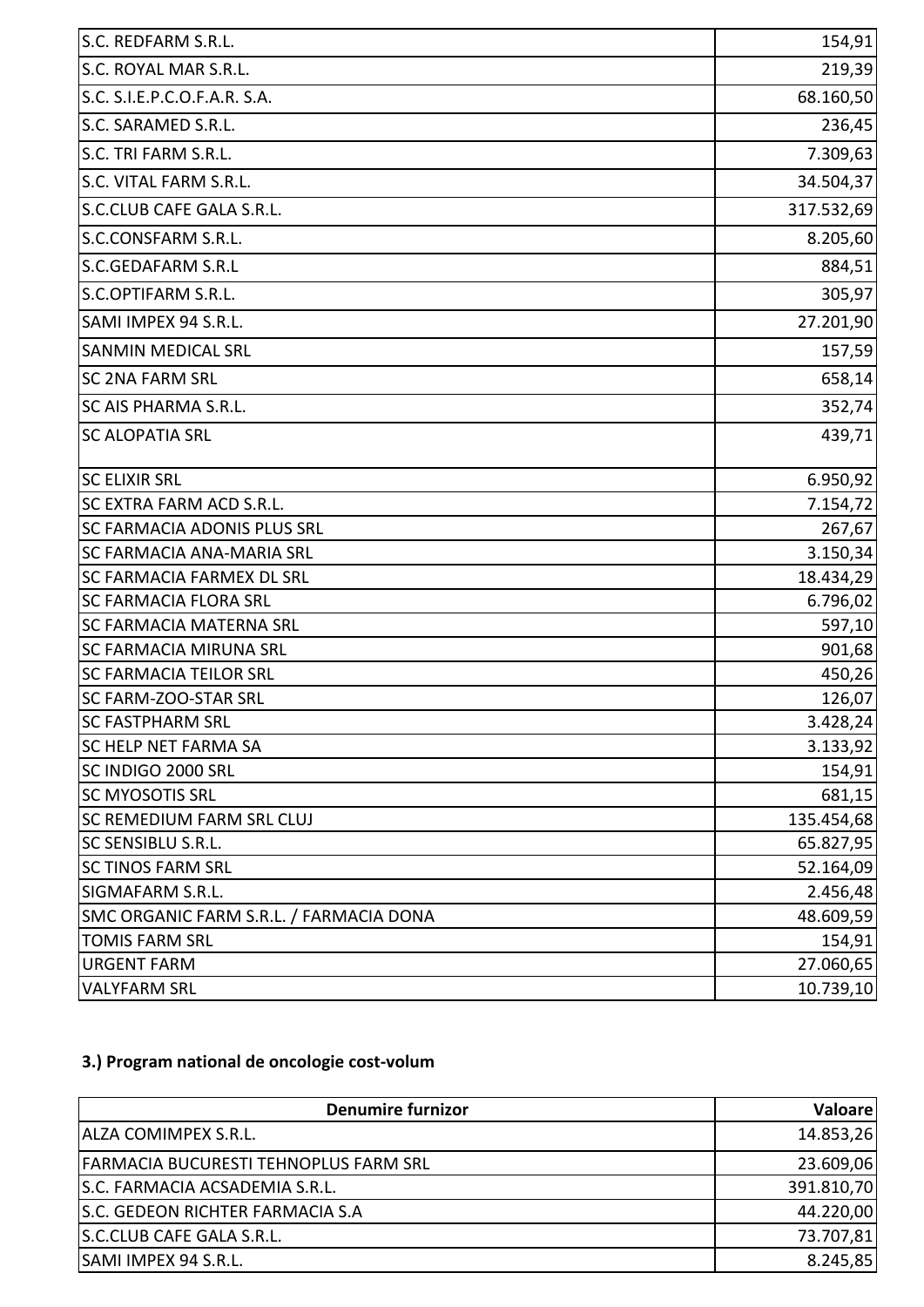| <b>SC HELP NET FARMA SA</b>      | 109.085,90 |
|----------------------------------|------------|
| <b>SC REMEDIUM FARM SRL CLUJ</b> | 218.785,86 |
| <b>SC SENSIBLU S.R.L.</b>        | 29.706,50  |

## **4.) Program national de transplant de organe, tesuturi si celule de origine umana**

| <b>Denumire furnizor</b>         | <b>Valoare</b> |
|----------------------------------|----------------|
| ALZA COMIMPEX S.R.L.             | 4.513,60       |
| <b>CATENA HYGEIA SRL</b>         | 3.748,22       |
| <b>FARMACIA DOROBANTI</b>        | 3.010,37       |
| <b>HYGEA SRL</b>                 | 283,01         |
| <b>LAVIRA TRANSPORT SRL</b>      | 3.979,94       |
| MARICONA COMIMPEX S.R.L.         | 1.062,52       |
| <b>MEDOFARM SRL</b>              | 1.763,43       |
| PHARMACY SRL CONSTANTA           | 1.057,75       |
| PROCLINIC S.R.L.                 | 779,20         |
| S.C. CONVALARIA S.R.L.           | 1.703,96       |
| S.C. DEMETRA PHARM S.R.L.        | 2.187,80       |
| S.C. DEXTER INVEST S.R.L.        | 10.036,43      |
| S.C. FARMACIA ACSADEMIA S.R.L.   | 5.840,60       |
| S.C. FARMACIA ALCOR S.R.L.       | 645,86         |
| S.C. FARMACIA ESCULAP SRL        | 1.530,07       |
| S.C. FARMACIA TEI S.R.L.         | 5.195,05       |
| S.C. GEDEON RICHTER FARMACIA S.A | 3.727,21       |
| S.C. JOJOFARM S.R.L.             | 5.858,65       |
| S.C. MINI-FARM SRL               | 2.255,59       |
| S.C. SARAMED S.R.L.              | 1.187,44       |
| S.C. VITAL FARM S.R.L.           | 5.261,02       |
| S.C.CLUB CAFE GALA S.R.L.        | 1.405,75       |
| S.C.FARMACIA TUNDE S.R.L.        | 2.390,72       |
| S.C.OPTI FARM S.R.L.             | 2.749,57       |
| S.C.STEFY FARM S.R.L.            | 2.291,76       |
| SAMI IMPEX 94 S.R.L.             | 4.913,20       |
| <b>SC 2NA FARM SRL</b>           | 1.792,18       |
| <b>SC FARMACIA ANA-MARIA SRL</b> | 728,28         |
| <b>SC HELP NET FARMA SA</b>      | 21.478,32      |
| SC SENSIBLU S.R.L.               | 7.206,89       |
| <b>SC SIDEREA FARM SRL</b>       | 8.062,41       |
| <b>SC TINOS FARM SRL</b>         | 2.073,99       |
| <b>URGENT FARM</b>               | 18.160,01      |
| <b>VALYFARM SRL</b>              | 4.302,37       |

## **5.) Program national de tratament pentru boli rare**

| <b>Denumire furnizor</b>       | Valoare  |
|--------------------------------|----------|
| <b>ICED PHARMA SRL</b>         | 1.261,61 |
| <b>FARMACIA IRIS VISOI SRL</b> | 1.682    |